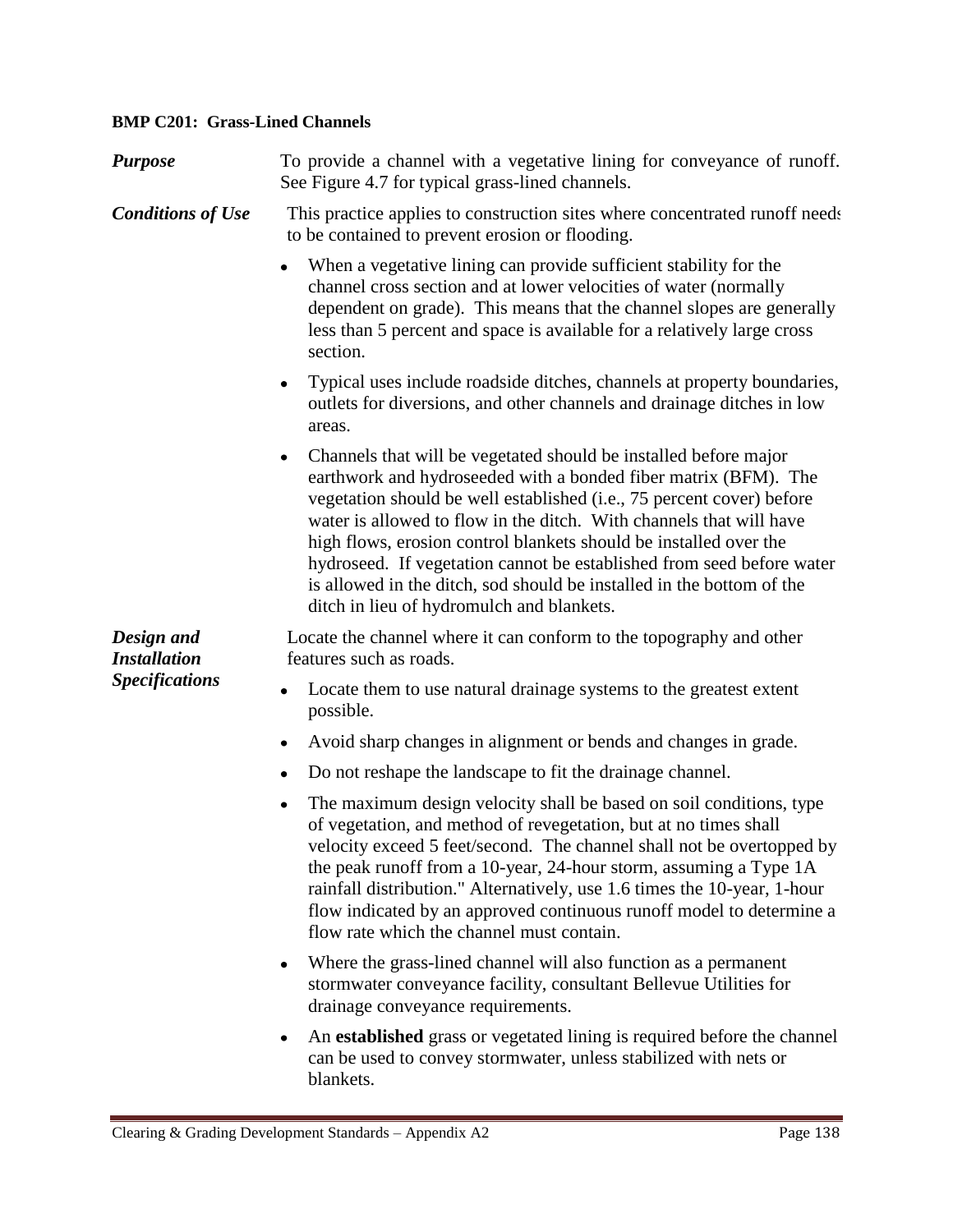- If design velocity of a channel to be vegetated by seeding exceeds 2 ft/sec, a temporary channel liner is required. Geotextile or special mulch protection such as fiberglass roving or straw and netting provide stability until the vegetation is fully established. See Figure 4.9.
- Check dams shall be removed when the grass has matured sufficiently to protect the ditch or swale unless the slope of the swale is greater than 4 percent. The area beneath the check dams shall be seeded and mulched immediately after dam removal.
- If vegetation is established by sodding, the permissible velocity for established vegetation may be used and no temporary liner is needed.
- Do not subject grass-lined channel to sedimentation from disturbed areas. Use sediment-trapping BMPs upstream of the channel.
- **V-shaped grass channels** generally apply where the quantity of water is small, such as in short reaches along roadsides. The V-shaped cross section is least desirable because it is difficult to stabilize the bottom where velocities may be high.
- **Trapezoidal grass channels** are used where runoff volumes are large and slope is low so that velocities are nonerosive to vegetated linings. (Note: it is difficult to construct small parabolic shaped channels.)
- Subsurface drainage, or riprap channel bottoms, may be necessary on sites that are subject to prolonged wet conditions due to long duration flows or a high water table.
- Provide outlet protection at culvert ends and at channel intersections.
- Grass channels, at a minimum, should carry peak runoff for temporary construction drainage facilities from the 10-year, 24-hour storm without eroding. Where flood hazard exists, increase the capacity according to the potential damage.
- Grassed channel side slopes generally are constructed 3:1 or flatter to aid in the establishment of vegetation and for maintenance.
- Construct channels a minimum of 0.2 foot larger around the periphery to allow for soil bulking during seedbed preparations and sod buildup.

*Maintenance Standards* During the establishment period, check grass-lined channels after every rainfall.

- After grass is established, periodically check the channel; check it after every heavy rainfall event. Immediately make repairs.
- It is particularly important to check the channel outlet and all road crossings for bank stability and evidence of piping or scour holes.
- Remove all significant sediment accumulations to maintain the designed carrying capacity. Keep the grass in a healthy, vigorous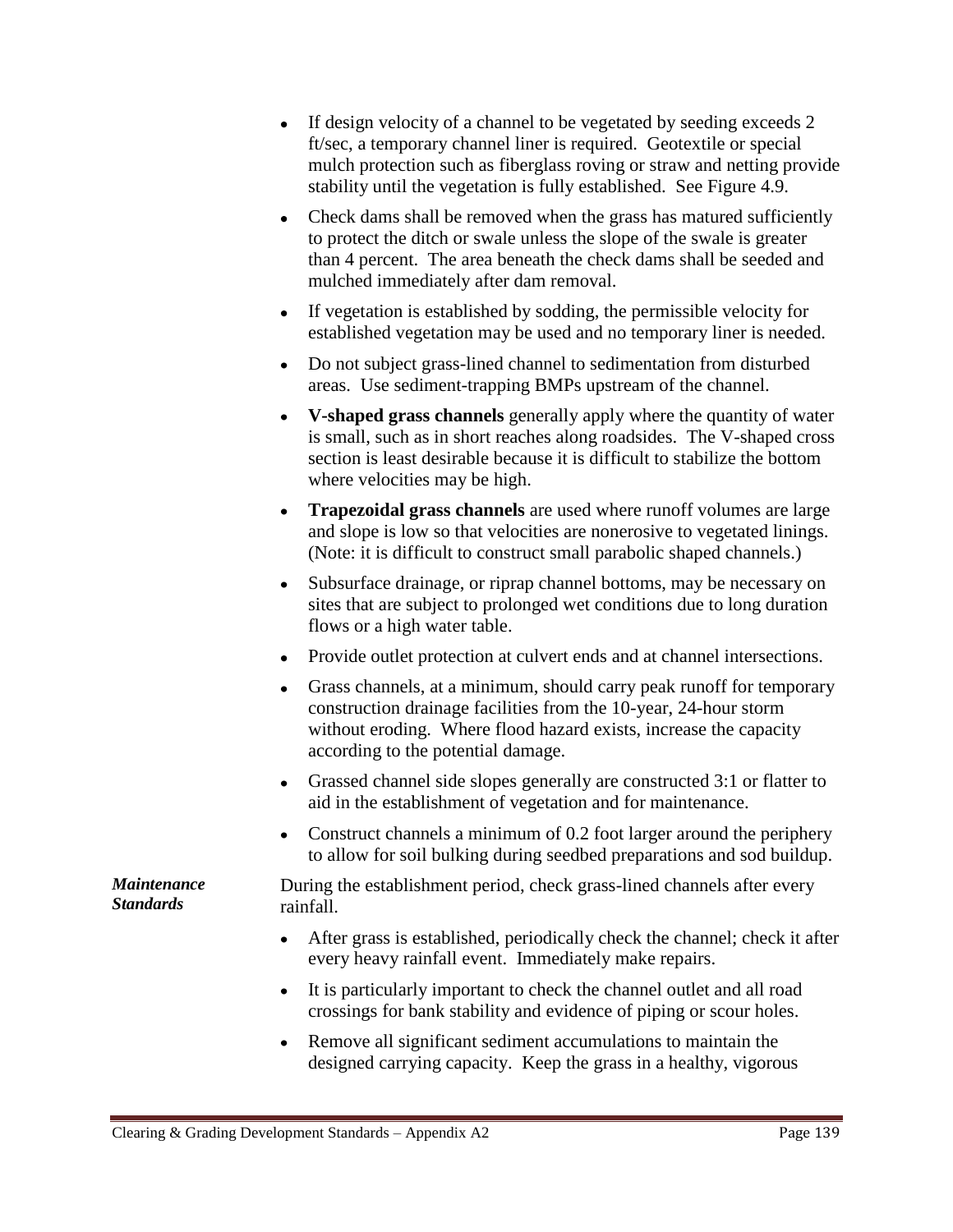

condition at all times, since it is the primary erosion protection for the channel.